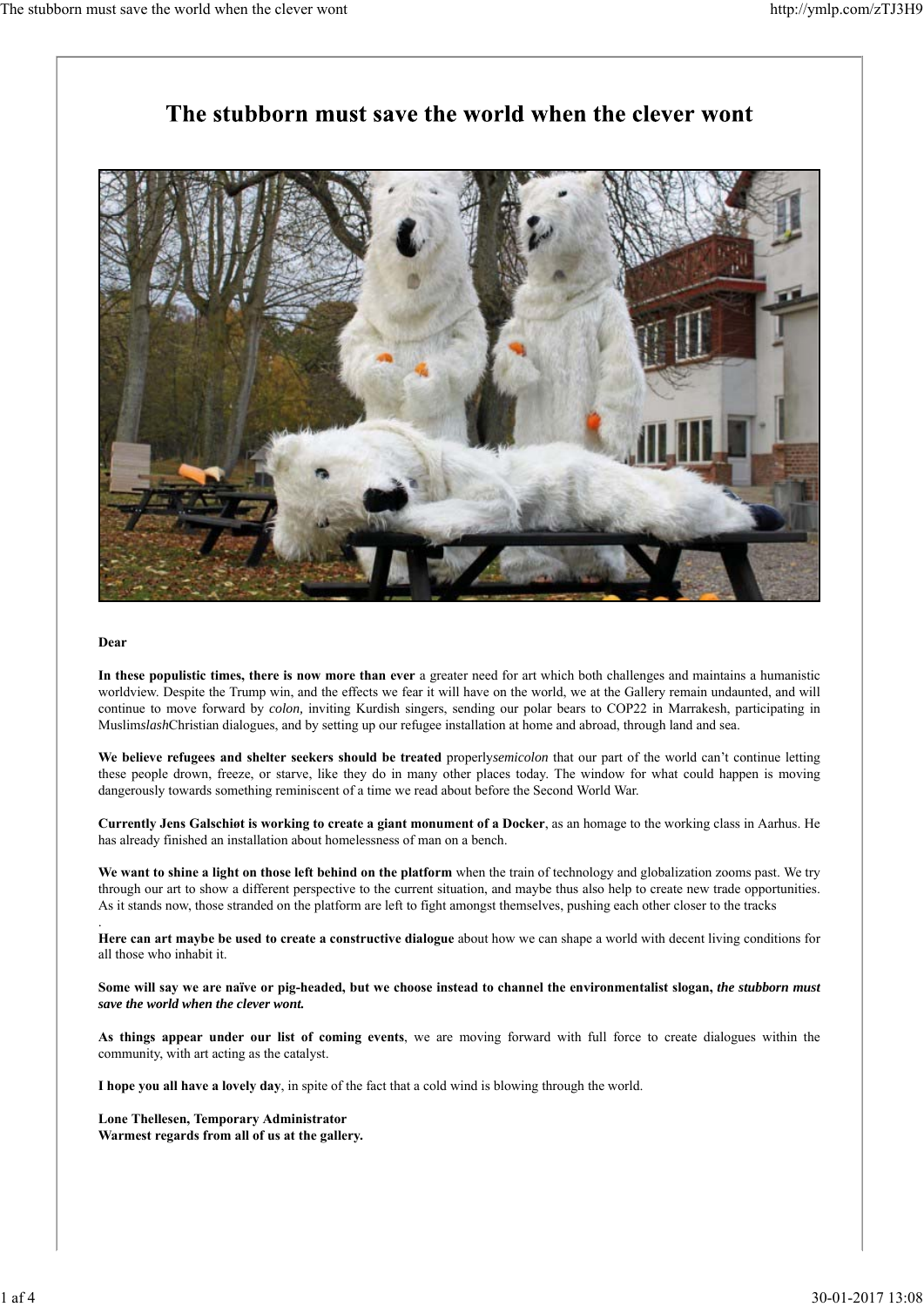#### **The Polar Bear Army to COP22 in Morocco, Marrakesh**

**We have sent our polar bears from Paris to the environmental conference COP22** in Marrakesh. The polar bears were originally created for COP21 in Paris, because we were prohibited from demonstrating within the city.

**They became quite popular and were featured in newspapers across the world**. Since they were at a town meeting where those wearing them were arrested and charged under the ban on masks in public places, they've been moved to the streets of Marrakesh to hoist the banner even further than Paris.

**There is a Danish school,** *Faxehus efterskole*, which has travelled there in conjunction with the youth in Morocco, to participate in grassroots activities around COP22. They've taken 5 polar bear costumes with them to challenge public safety on the streets of Marrakesh. This will probably be the first time that North Africa has seen Danish Polar bears walk amongst its public. The activists can be contacted at *insert email here*

The Polar Bear Army was part of the art project Unbearable: is a shared project between Danish Artist Jens Galschiøt and WWF. The eye-catching sculpture is a symbol of how human activity affects the global climate and remind the public of its responsibility towards future generations.

**The natural-size copper polar bear** is impaled on an oil pipeline in shape of a graph showing the cumulative global fossil fuel carbon emissions. The graph shows the emissions since year 0. It continues along the round for 17 metres, then rises dramatically around year 1850 as human consumption of fossil fuels like coal and oil takes off. The graph end in year 2015 five metres above ground impaling the polar bear.

### **The EU parliament in Bruxelles**

**July 2017 – Installation in the EU parliament in Bruxelles** *colon* Bendt Bendtsen, who is a Danish EU parliamentarian is doing an installation of 10 The Pillars of Scriptures which is a part of a dialogue called *Abrahams children,* which with a 10 by 5 meter sculpture highlights the dogmas from three different monotheistic religions, Christianity, Judaism, and Islam. Se concept

**The 10 The Pillars of Scriptures will be installed in the middle of their parliament**, where in 8 different languages they will show the 100 darkest and lightest quotes from the New Testament, The Torah, and The Quran. Jens Galschiøt and four of his colleagues will watch over the installation in Bruxelles

## **STAVANGER- Norwey**

**Stavanger 20th of October through January** *colon* **the 9 homeless sculptures** will be exhibited around Stavanger to create a dialogue about the tense social climate in Norway. The sculptures were made in partnership with Committee to prevent Homelessness, and have been exhibited all over Europe. **In conjunction with that tour they installed a copper sculpture** of a homeless man on a bench, which now sits as a permanent fixture in the EU parliament, gifted by the Danish government as a reminder of the poverty which persists throughout the EU.

#### \*\*\*\*\*\*\*\*\*\*\*\*\*\*\*\*\*

# **About Jens Galschigt:**

**At the moment:**

**Galschiøt is a sculptor who works with international art installations**. At the moment he is working on a gigantic project about the religious tensions in the world.

**He has named this art and dialogue project 'The Children of Abraham'**. The focal point of the project is the 3.5 meter tall and 70 square meter sculpture called F.U.N.D.A.M.E.N.T.A.L.I.S.M. It is made of these letters made in 8,000 copper books symbolizing the Torah, the Bible and the Quran. 24 big monitors constantly display the 'brightest' and the 'darkest' quotations form Judaism, Christianity and Islam. **See concept click for the art project English - German - Danish**

**General information about Galschiøt can be found at:**







The Pillars of Scriptures – a number of copper sculptures, exhibited separately to entice citizens into the dialogue. The 10 The Pillars of Scriptures will be installed in the middle of their parliament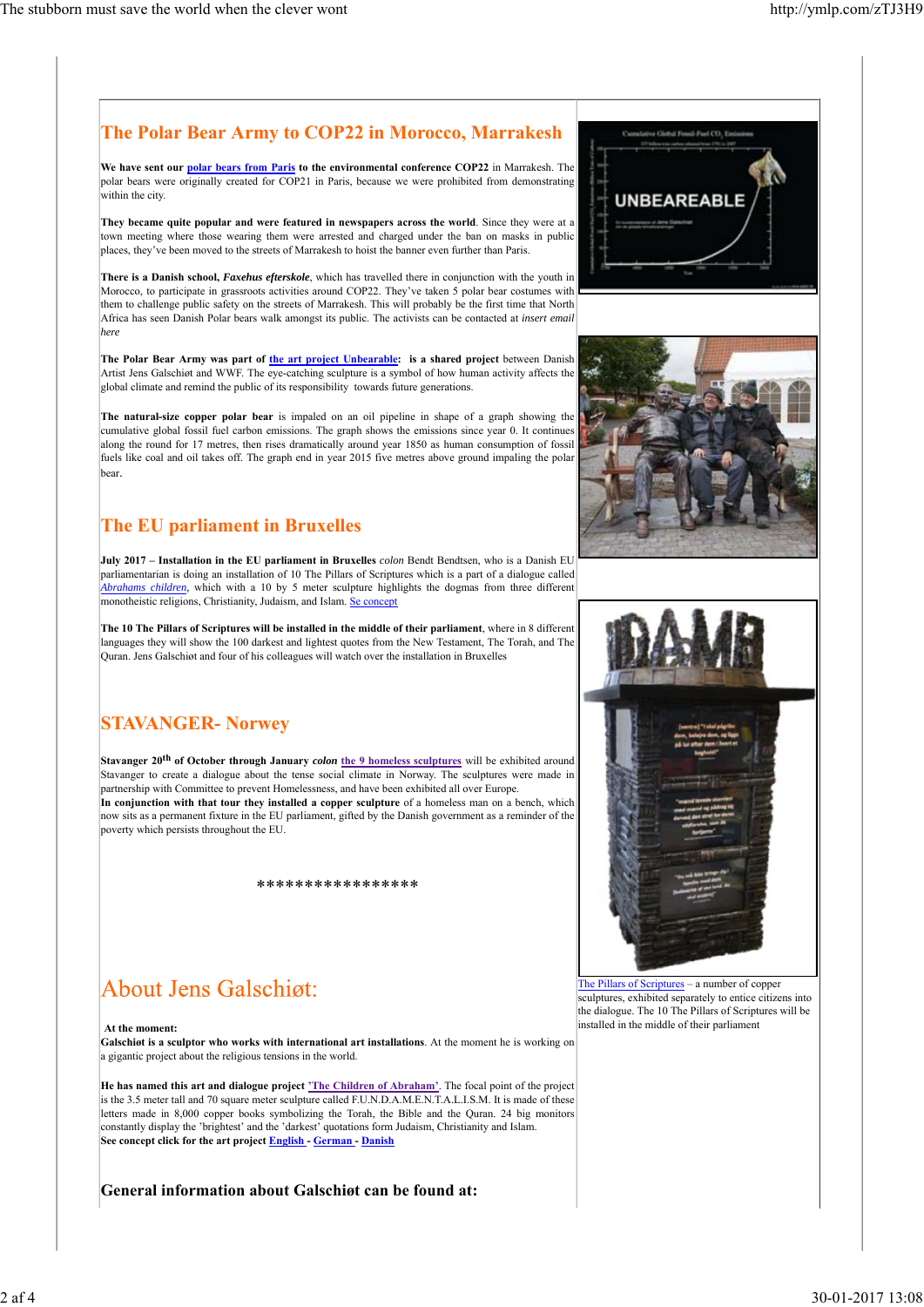

**This mail has been sent from the sculptor Jens Galschiøt's workshhop.**

**Contact to the workshop:**

Galleri Galschiøt Banevænget 22 5270 Odense N